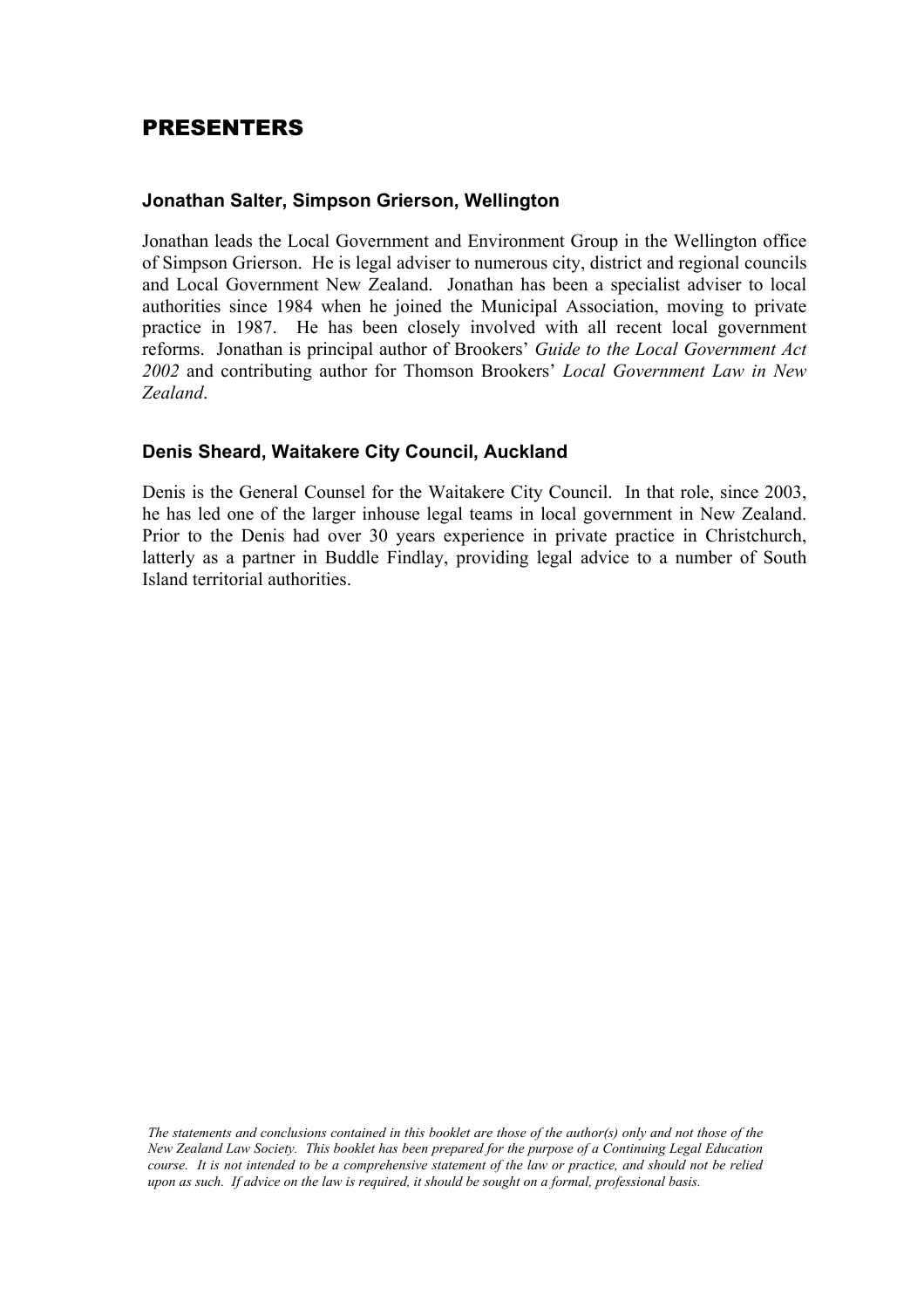## **CONTENTS**

| 2. PURPOSE, ROLE AND POWERS OF LOCAL AUTHORITIES  |  |  |
|---------------------------------------------------|--|--|
|                                                   |  |  |
|                                                   |  |  |
|                                                   |  |  |
|                                                   |  |  |
|                                                   |  |  |
|                                                   |  |  |
| 3. PLANNING, DECISION-MAKING AND ACCOUNTABILITY 9 |  |  |
|                                                   |  |  |
|                                                   |  |  |
|                                                   |  |  |
|                                                   |  |  |
|                                                   |  |  |
|                                                   |  |  |
|                                                   |  |  |
|                                                   |  |  |
|                                                   |  |  |
|                                                   |  |  |
|                                                   |  |  |
|                                                   |  |  |
|                                                   |  |  |
|                                                   |  |  |
|                                                   |  |  |
|                                                   |  |  |
|                                                   |  |  |
|                                                   |  |  |
|                                                   |  |  |
|                                                   |  |  |
|                                                   |  |  |
|                                                   |  |  |
|                                                   |  |  |